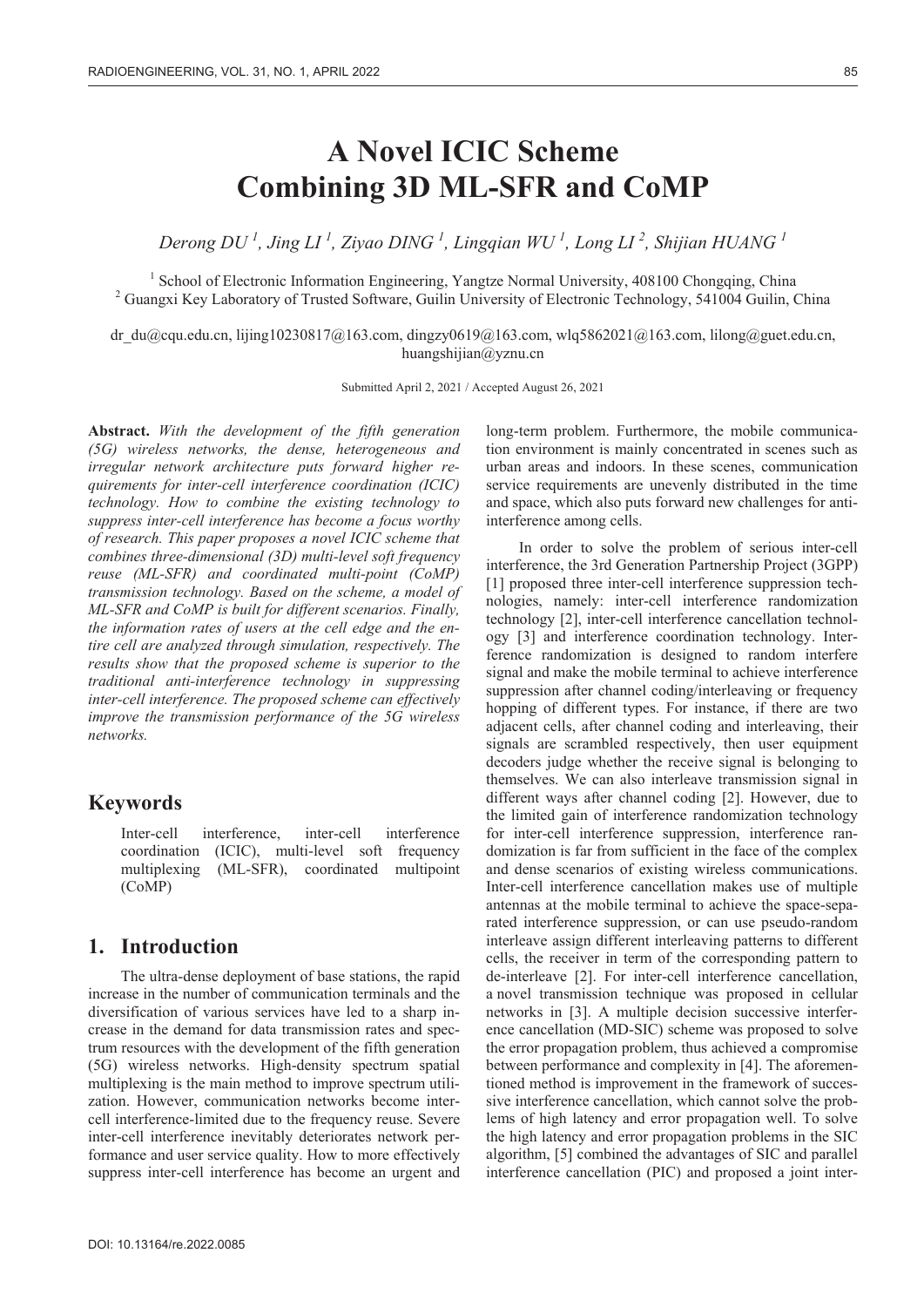ference cancellation (JIC) method, and compares the performance of the three algorithms. Simulation results in the literature showed that JIC could effectively reduce the time delay and improve the error propagation problem at low complexity. Additionally, some work combined SIC with other technologies in order to improve the network performance. For example, in [6], an analysis model was established to study the interaction between SIC and fraction frequency reuse (FFR) and the impact on network performance. In [7], SIC technology was applied to coordinated multiple points transmission (CoMP) technology to improve the spectral effect of CoMP by designing an efficient inter-cell interference cancellation scheme. Although the above solutions can effectively suppress inter-cell interference, the overhead and implementation complexity are relatively high. Therefore, 3GPP has proposed inter-cell interference coordination (ICIC), which is considered to be the most important and effective means to suppress the inter-cell interference problem. ICIC suppresses inter-cell interference mainly by dividing frequency domain resources or time domain resources, supplemented by base station transmit power control [8]. A lot of research has also been done on ICIC techniques by domestic and international scholars. In [2], an in-depth study on the ICIC technology between cells pointed out that the combination of ICIC technology, diversity gain technology and multiantenna technology could improve the performance of edge users. In [9], the ICIC based on soft frequency reuse (SFR) and FFR relay was studied, and the impact of the macro-ICIC scheme on the interference management of heterogeneous systems was evaluated. ICIC technology was used in millimeter-wave cellular networks, and two ICIC schemes were proposed in mm-wave bands: one was merely based on the path loss incorporating the blockage effect (PL-ICIC) to improve network quality in [10]. The SFR is considered as an effective ICIC scheme for coordinating inter-cell interference and improving spectrum utilization [11].

For ICIC technology, frequency domain interference coordination is the most common, such as FFR and SFR [12–14]. A comparison of SFR and FFR was done in [13] where analytical evaluation of both was presented. On this basis, a new soft-partial frequency reuse (SPFR) was proposed in [15]. Moreover, with the gradual maturity of this technology, a technology that can improve the sensitivity of cell edge users to the co-frequency interference of neighboring cells caused by SFR technology, namely multi-level SFR (ML-SFR) technology, which was expected to become one of the key technologies of 5G wireless network was proposed in [16]. ML-SFR technology was also used in [17]. CoMP technology is a space-dimensional inter-cell anti-interference technology, which was introduced by 3GPP in Release 11 [20]. Since then, CoMP technology has aroused the research of scholars for suppressing intercell interference. CoMP relies on network coordination between multiple base stations or transmission points and TPS to improve network efficiency and throughput. It

could be used with different configurations like joint transmission (JT), co-ordinate beamforming/scheduling (CB/CS) and dynamic point selection (DPS) [21]. Among these CoMP techniques, the coordinated multi-point joint transmission (CoMP-JT) technique offers the highest performance gains by fully sharing both data and control information among the coordinated BSs [23]. This paper mainly studies the application of CoMP-JT model in intercell. In the CoMP-JT, multiple coordinated cells can simultaneously transmit different data to a single user through different frequencies to increase the user's data rate, or transmit the same data to a single user through the same frequency to enhance signal strength [24]. CoMP-JT is implemented with location optimization algorithm and number optimization algorithm and enhanced the spectral efficiency of cell edge users by reducing inter cell interference in [25]. In [26], a CoMP-JT scheme in an orthogonal frequency division multiplexing (OFDM) based Light-Fidelity downlink network has been proposed to alleviate co-channel interference and blocking issues.

The mentioned single anti-interference technology is far from solving the problem of inter-cell interference of 5G wireless networks. Therefore, how to effectively combine the existing technology to suppress the problem of inter-cell interference has become the next research and development focus. The combination of SFR and CoMP technology is a method worth considering. However, the existing SFR scheme is not suitable for CoMP transmission, because it does not consider multiple cell joint transmission schemes in the frequency reuse rules. Some works have effectively combined the two technologies through new spectrum divisions. A cooperative frequency reuse (CFR) scheme was proposed in [27], which divided the cell-edge area of each cell into two types of zones, and defined a frequency reuse rule to support CoMP transmission for users in these zones. A hybrid dynamic frequency reuse and CoMP technique, DMFR, was proposed in [28], which was applicable to LTE macro-cell/femtocell networks and was able to enhance both the cell edge and adjacent sector transmission performance through adaptive spectrum allocation, interference management and CoMP techniques. Although the above schemes can combine SFR and CoMP, the process is very complicated. Therefore, this paper proposes a simple and easy-to-implement scheme, which combines three-dimensional (3D) ML-SFR and CoMP technology. The solution compares the signal-tointerference-to-noise (SINR) of users in different regions to decide whether to use CoMP technology or ML-SFR.

The remainder of the paper is organized as follows. Section 2 proposes the working models of CoMP and ML-SFR under different SINR conditions, effectively combining the two anti-jamming technologies. Section 3 gives the work flow of the novel ICIC scheme combining 3D ML-SFR and CoMP and the calculation method of user interference in different radius. Discussions on the obtained simulation results of CoMP and SFR in different situations are in Sec. 4. Finally, conclusions are mentioned in Sec. 5.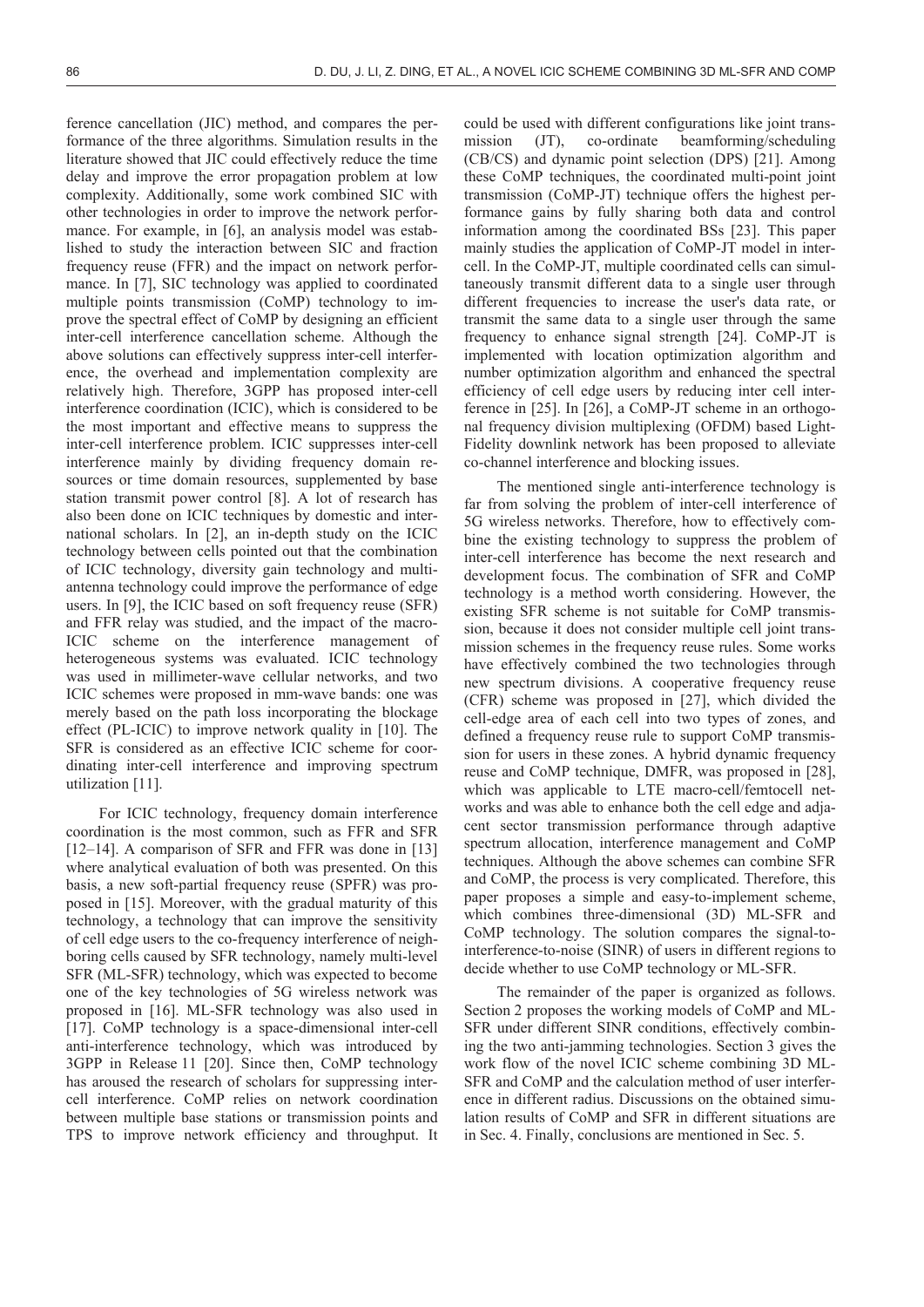# **2. System Model and Spectrum Allocation**

As shown in Fig. 1, the system model combining ML-SFR and CoMP divides each cell into *N* regions, and the radius of each region is *r*. Because ML-SFR is equivalent to multiple use of soft frequency multiplexing, the value of *N* is  $2^n$ ,  $n = 1,2,3...$  This paper takes  $N = 4$  as an example to realize the scenario where ML-SFR and CoMP work together. Firstly, the interference threshold  $I_t$  and the size of a certain area are judged. When  $N = 4$ , the model is divided into 4 regions, and the radius of each region from the inside to the outside is  $r_1 \sim r_4$ . Then, determine whether the interference  $I_4$  of the area 4 is greater than the threshold. If  $I_4 > I_1$ , continue to determine whether the interference  $I_3$  of the area 3 is greater than the threshold, and so on, until the interference of a certain area is less than the threshold, and the areas whose interferences are greater than the threshold are regarded as one area. Finally, when the interference of the area is smaller than interference threshold, ML-SFR is used to resist interference, otherwise CoMP is used.





**Fig. 1.** System model.

The division of ML-SFR spectrum resources is based on the standard SFR. Except for the outermost frequency bands of the cell, the spectrum resource allocation of the rest of the cell will vary according to the cell radius. The changes of users' number and position make it more fully and rationally use spectrum resources.

#### **2.1 ML-SFR Spectrum Resource Allocation**

SFR defines a power density threshold for each cell, and the actual signal power in the cell must be lower than this power density threshold (PDL). At the same time, the SFR scheme divides resources into 3 groups of sub-bands equally: two groups are used for cell center users, that is, secondary subcarriers in the SFR scheme; the other group is primary subcarriers for cell edge users. The power density limit of the main carrier is higher than the power density limit of the subcarrier, and the coverage range of the main carrier and subcarrier is controlled by controlling the transmission power of the main carrier and the subcarrier. In the SFR scheme, the primary subcarrier can be used by the entire cell user. In order to simplify the interference calculation, the primary subcarrier is allocated to the cell edge users.

In the ML-SFR scheme, the entire frequency band is divided into *N* parts, and each part adopts an independent 2-SFR scheme. [29] defines  $\gamma$  to evaluate the performance of soft frequency cells, which is expressed as (1), where *PDL*<sub>s</sub> is secondary band of PDL, *PDL*<sub>p</sub> is primary band of PDL. In the ML-SFR scheme, there is a specific  $\gamma$  and there are 2*N* PDL:

$$
\gamma = \frac{PDL_{\rm s}}{PDL_{\rm p}}\tag{1}
$$

In ML-SFR, the power density thresholds of the main carrier and sub-carriers of the N-part spectrum of the cell  $h_n^i$  and  $l_n^i$  need to satisfy the relationship:

$$
l_1^{(i)} \leq l_2^{(i)} ... \leq l_N^{(i)} \leq h_N^{(i)} \leq ... \leq h_2^{(i)} \leq h_1^{(i)}.
$$

Taking  $N = 4$  as an example, that is, 4-SFR as shown in Fig. 3. The entire cell needs to be divided into 4 areas. At this time, the spectrum resource is divided into 6 parts, that is, 2-SFR is used twice. Assuming there are users in each area, use it once in the outermost and innermost layers of the cell, and use it again for the rest. For the first time, the primary subcarriers of the spectrum resources of this

|                | $Cell_1$    | Cell <sub>2</sub> | Cell 3      |
|----------------|-------------|-------------------|-------------|
| $B_1$          | $h_1^{(1)}$ | $l_1^{(2)}$       | $l_1^{(3)}$ |
| B <sub>2</sub> | $l_1^{(1)}$ | $h_1^{(2)}$       | $l_1^{(3)}$ |
| B <sub>3</sub> | $l_1^{(1)}$ | $l_1^{(2)}$       | $h_1^{(3)}$ |
| $B_4$          | $h_2^{(1)}$ | $h_2^{(2)}$       | $l_2^{(3)}$ |
| $B_5$          | $l_2^{(1)}$ | $l_2^{(2)}$       | $l_2^{(3)}$ |
| $B_6$          | $l_2^{(1)}$ | $l_2^{(2)}$       | $h_2^{(3)}$ |

**Fig. 2.** Power thresholds for a ML-SFR cell.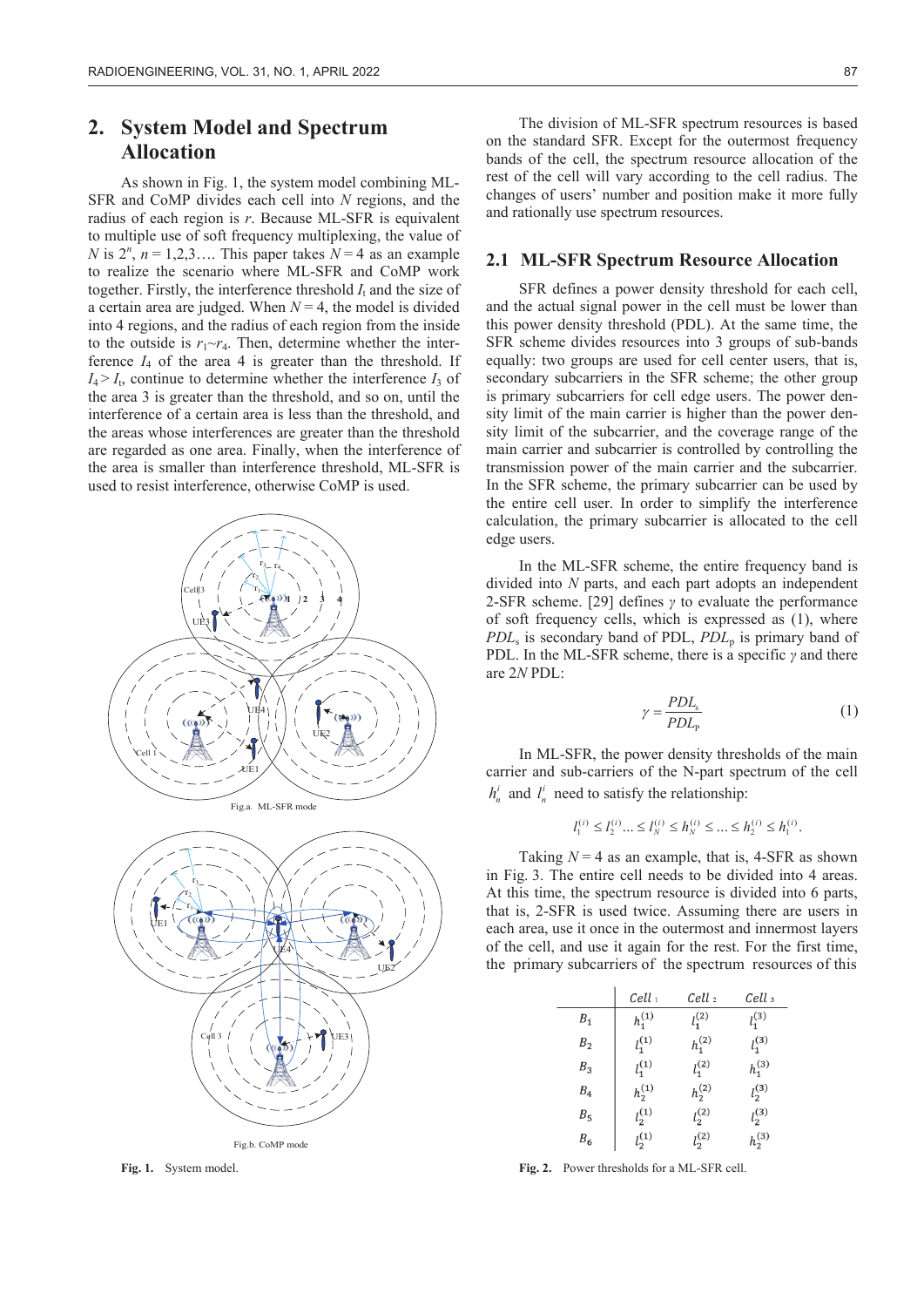

**Fig. 3.** 4- SFR spectrum resource division.

frequency band are used for the outermost layer of the cell to ensure that the spectrum at the edge of each cell is orthogonal to the spectrum used by the neighboring cells, and the rest is used for the cell center. For the second time, follow the above method and so on. This method of frequency division ensures that edge users of adjacent cells use different frequency bands to transmit data, which greatly reduces inter-cell interference. Because cell edge users use pre-allocated frequency bands for data transmission, fixed base stations are sending data to the cell. Edge users can use full power transmission when transmitting signals. The transmit power of the frequency band used by the central user will be limited to a certain extent to control the extent to which the frequency is used in order to adjust the frequency reuse factor, thereby achieving soft frequency reuse. If there are no users in a certain area, the area is taken on the inner side in order to improve the utilization of the spectrum. If there are no users in area 4, the area 4 is scattered and merged in the area, and the area is taken to the inner side 2, and so on.

#### **2.2 CoMP-JT Mode**

In order to improve the average SINR  $\overline{SINR}$  of users at the edge of the cell, CoMP technology comes into being. The CoMP transmission scheme can improve the performance of the terminal through multi-point coordination among base stations, and it has a significant effect in improving the performance of cell edge users. The CoMP-JT is considered to be an effective way to eliminate the impact of inter-cell interference [30]. When using CoMP technology, users are necessary to divide int cell center users  $M_{\text{CCU}}$ and cell edge users  $M<sub>CEU</sub>$ . This paper is based on users'  $\overline{SINR_{n}}$  to determine the communication performance of central users and edge users. First, divide the entire cell into *N* areas on average. Then, set a threshold *SINR*th, and compare  $\overline{SINR_n}$  and  $SINR_{th}$  from the outermost area. Finally, the user classification is based on the following relationships:



**Fig. 4.** CoMP-JT model.

$$
M_{\text{CCU}} = \{m : \overline{SINR} \geq SINR_{\text{th}}\},\,
$$
  

$$
M_{\text{CEU}} = \{m : \overline{SINR} \geq SINR_{\text{th}}\}.
$$

Taking  $N = 4$  as an example, if  $\overline{SINR_n}$  of area 4 is less than  $SINR_{th}$ , continue to determine whether  $\overline{SINR_{th}}$  of area 3 is less than  $SINR_{th}$ , until  $\overline{SINR_{th}}$  of a certain area is not less than the threshold and treat these areas whose  $\overline{SINR_{\scriptscriptstyle{n}}}$  <  $SINR_{\rm th}$  as one area of the cell edge. In area 4, if  $\overline{SINR_n} \geq \overline{SINR_{th}}$ , the area 4 is directly used as the cell edge, and the model is shown as Fig. 4.

# **3. ICIC Scheme**

#### **3.1 Work Flow of the ICIC Scheme**

The main idea of the scheme in this paper is to combine CoMP and ML-SFR. The scheme flow is as follows:

- Definition the number of each area is  $1~\sim N$ , the radius of each area of the cell is  $r_1 - r_N$ , the number of users in each radius is  $m_i$ , the threshold is  $\partial$ , the input power ratio is  $\lambda$ , and the total spectrum resource is  $f_t$ ;
- Count the number of users  $m_i$ ,  $i = 1, 2, \ldots, N$  of each area and the average SINR *SINR* ;
- Determine whether the  $\overline{SINR}$  of the outermost area N is greater than the threshold  $\partial$ ;
- If the user's value in area *N* is  $\overline{SINR} < \partial$ , compare the value in area  $N-1$  with the threshold value, and so on, until the value in a certain area is not less than the threshold value;
- The last area compared in area  $N$  to  $(4)$  is regarded as the cell edge, and the rest are the cell center;
- Use CoMP technology for cell edge users, and use ML-SFR technology for cell center;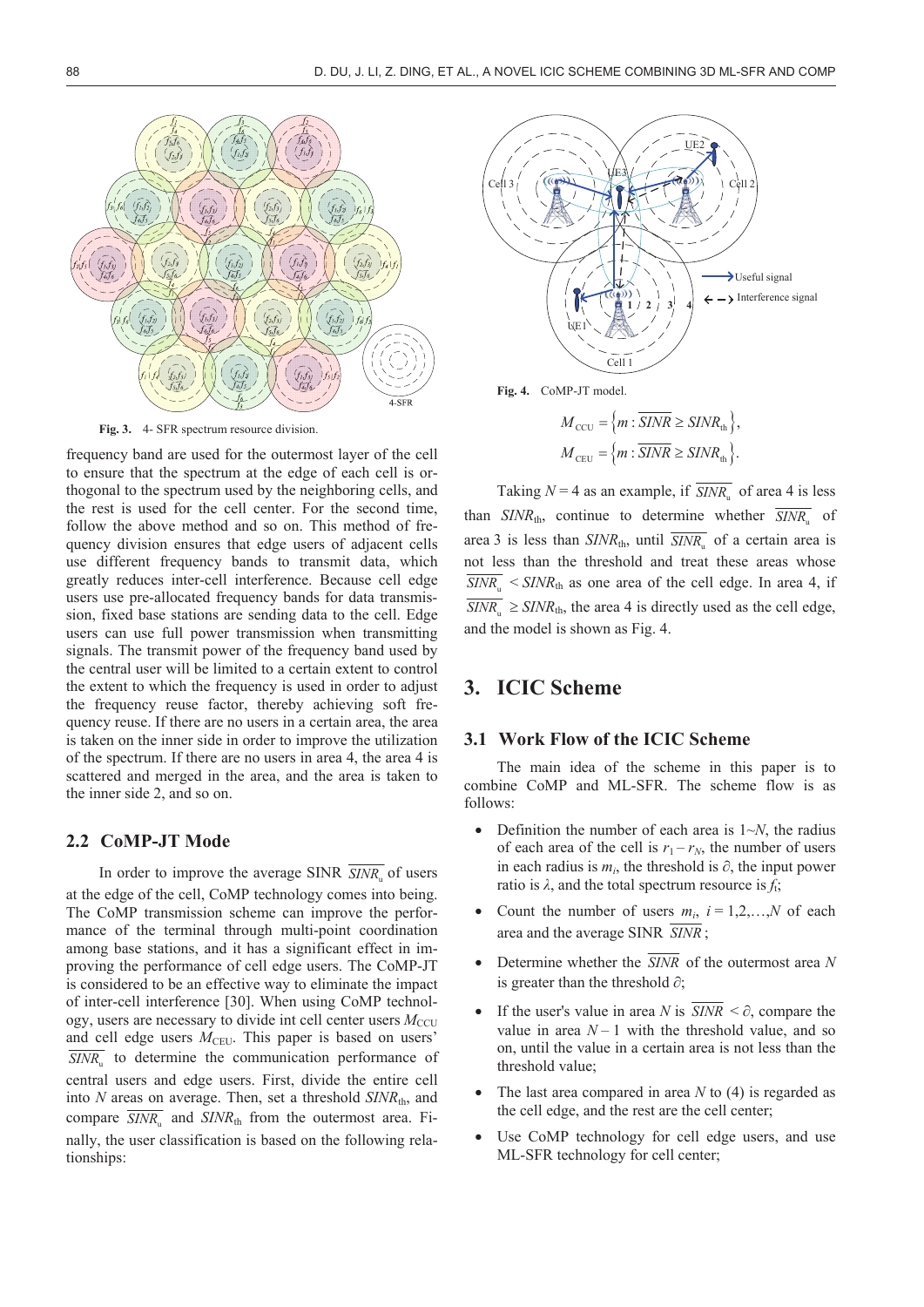

**Fig. 5.** Work flow of the ICIC scheme.

- Otherwise, the area *N* is directly regarded as the cell edge, and spectrum resources are allocated according to Fig. 1, and the whole cell uses ML-SFR technology;
- Cycle steps 2 to 7.

According to 3.1, the implementation steps of this scheme are shown in Fig. 5.

#### **3.2 Interference Calculations**

The wireless channel is a typical variable parameter channel, and this randomness seriously affects the performance of the mobile communication system. There will be a certain degree of loss in the process of signal propagation in the wireless channel, such as free space propagation loss, shadow fading, and multipath fading. This paper assumes that the shadow fading obeys a lognormal distribution, usually 5–12 dB, and 4 dB in the direct-view path scenario.

| <b>Parameters</b> | <b>Description</b>                                   |  |  |
|-------------------|------------------------------------------------------|--|--|
| $L_{i,k}$         | Path loss between base station and user              |  |  |
| $L_0$             | Path loss factor                                     |  |  |
| $S_{\rm e}$       | Shadow fading                                        |  |  |
| $P_0$             | User received power                                  |  |  |
| $P_{\rm b}$       | Base station transmit power                          |  |  |
| $P_i$             | Cooperative base station transmit power              |  |  |
|                   | Cumulative interference                              |  |  |
| I <sub>e</sub>    | Cumulative interference of a middle-edge user        |  |  |
| $I_{\rm c}$       | Cumulative interference of a middle-center user      |  |  |
| $N_{\rm b}$       | Total number of base stations                        |  |  |
| $N_{\rm u}$       | Total users                                          |  |  |
| $D_{i,k}$         | The distance between the user and the base station   |  |  |
| $b_{m,k}$         | Base station marking in the same cooperative cluster |  |  |
| E                 | Cooperative base station serving the same user       |  |  |
| $M_i$             | Total number of users served by the base station     |  |  |

**Tab. 1.** Parameters of the ICIC scheme.

Path loss is one of the main factors of signal fading. This paper calculates the path loss  $L_0$  of the signal propagating from the base station to the user according to (2)

$$
L_0 = 32.5 + 20\log f + 20\log d \, (dB)
$$
 (2)

where *f* is the carrier frequency, and *d* is the distance between the user and base station. Other parameters involved in this scheme are shown in Tab. 1.

For each user in the reference cell, the received useful signal power in dB can be expressed as:

$$
P_0 = P_{\rm b} - L_{i,k} - S_{\rm e}^i \text{ (dB)}.
$$
 (3)

If the user is a cell edge user,  $P_b$  is equal to the transmission power of the fixed base station. If the user is a cell center user, in the ML-SFR scheme, the transmission power of the fixed base station to the cell center user is multiplied by the "power ratio".

Since the interference signal received by each user in the reference cell is related to the location of the user, the interference cannot be calculated uniformly. The specific calculation situation takes  $N = 4$  as an example, that is, the spectrum resources are divided as shown in Fig. 3. Because the number of subcarriers used by users in different areas of the cell is different, the interference from the same frequency signal is also different. If the user U is in the central area of the reference cell, the fixed base station of the cell can use all the frequency band to provide services for the user (assuming the frequency band is selected). If the fixed base stations of surrounding cells also use the frequency band to transmit signals when providing services to users this will cause co-channel interference to user U. The analysis in Fig. 3 shows that the probability of using the frequency band in the central area of the surrounding 6 cells is 1/2, and the probability of using the edge area is also 1/2; for the 12 peripheral cells, the probability of using the central area of the cell is 3/4, and the probability of using the edge area is 1/4. Therefore, the cumulative calculation of interference for a central user in 4-SFR is as follows:

$$
I_{r_i} = \sum_{i=1}^{6} \left[ \frac{1}{2} (P_{b-r_i}^i - L_{i,k}) + \frac{1}{2} (P_{b-r_i}^i - L_{i,k}) \right]
$$
  
+ 
$$
\sum_{j=1}^{12} \left[ \frac{3}{4} (P_{b-r_i}^j - L_{j,k}) + \frac{1}{4} (P_{b-r_i}^i - L_{j,k}) \right] (dB).
$$
 (4)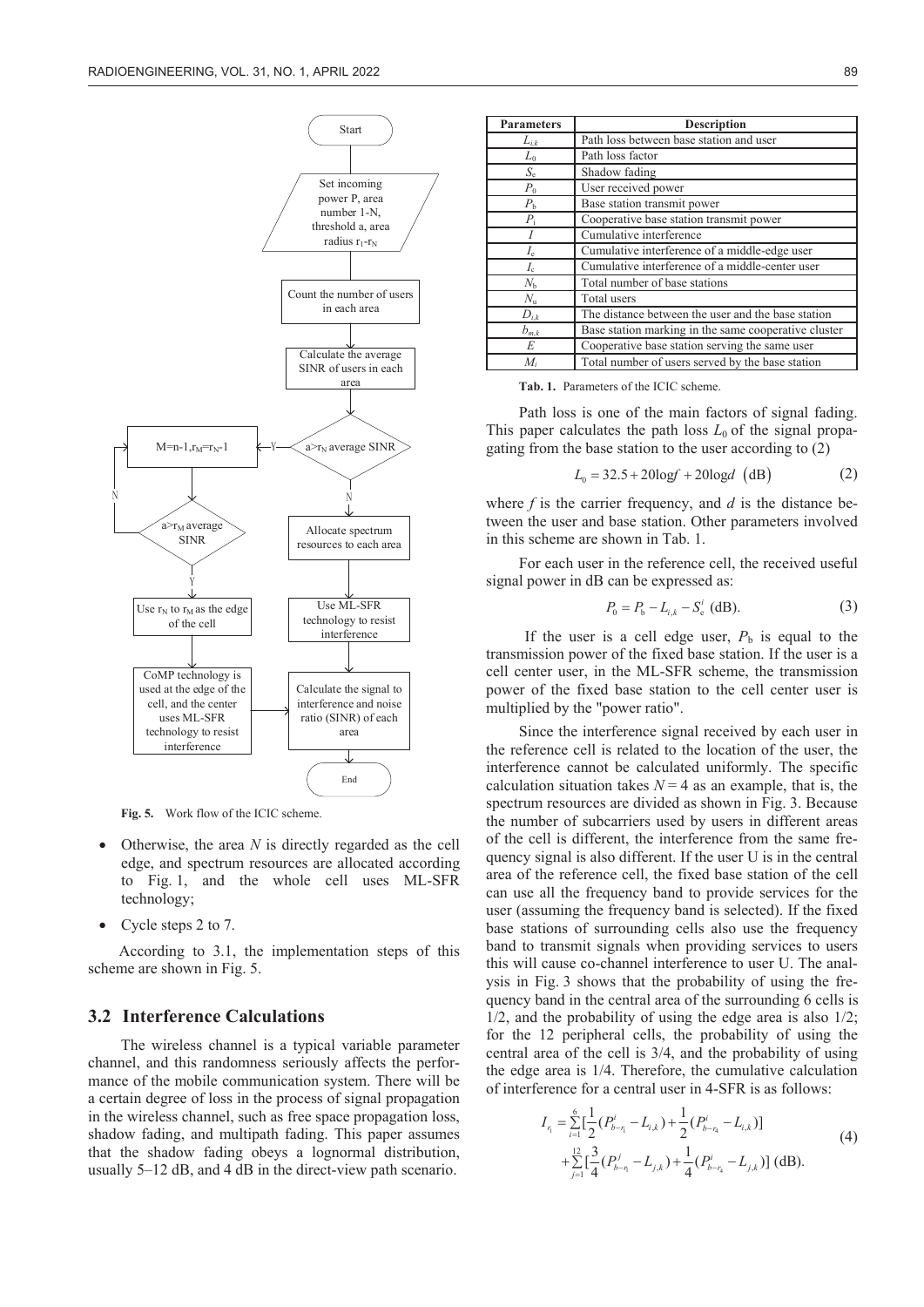From this, the interference calculation method for ML-SFR can be derived. Taking 4-SFR as an example, if only the cumulative interference of a user under the condition that base stations in two circles outside the reference cell is considered, the cumulative interference received by a user can be calculated according to (5). However, due to the use of the ML-SFR scheme, the frequency bands used in the edge areas of adjacent cells are not the same, and cofrequency interference will not occur. Therefore, the interference from the surrounding 6 cells to the edge users in the reference cell only comes from the fixed base station pair: 6

$$
I_{4\text{-SFR}} = \sum_{i=1}^{6} \left[ \frac{c}{6} (P_b^i - L_{i,k}) + \frac{c}{6} (P_{bi}^i - L_{i,k}) - S_e^i \right] + \sum_{j=1}^{12} \left[ \frac{c}{12} (P_b^j - L_{j,k}) + \frac{c}{12} (P_b^j - L_{j,k}) - S_e^j \right] \text{ (dB)}.
$$
 (5)

In the model, the calculation of interference requires the division of cell center users and cell edge users. When  $\overline{SINK_u}$  <  $SINK_{th}$   $\forall u = 1, 2, ..., N_u$ , the users with  $\overline{SINR_{\scriptscriptstyle{n}}}$  <  $SINR_{\scriptscriptstyle{\text{th}}}$  are regarded as cell edge users, and the remaining users are cell center users.  $\overline{SINR_{n}}$  represents the average SINR of users in each area and *SINR*<sup>th</sup> is the threshold.

If the user is located in the central area of the cell, the base station closest to the user serves it, and the serving base station is marked as  $b_k$ . The powers of useful signal and interference calculation of cell center users are as follows:

$$
P_0 = P_{b_k} - L_{j,k} - S_e^j \text{ (dB)},
$$
  
\n
$$
I_c = \sum_{i=1, i \neq b_k}^{N_b} (P_i - L_{j,k} - S_e^j) \text{ (dB)},
$$
  
\n
$$
k = \{i \mid D_{b_k} = \min \{D_{1,k}, D_{2,k} \cdots, D_{N_b,k}\} \}.
$$
  
\n(6)

If the user is located at the edge of the cell, the *E* base stations closest to the user serve it, and the serving base stations in the cooperative cluster are marked as  $b_{m,k}$ . Then, the powers of useful signal and interference calculation of cell edge users are as follows:

$$
P_0 = \sum_{m=1}^{E} (P_{b_{m,k}} - L_{i,k} - S_e^i) \text{ (dB)},
$$
  
\n
$$
I_e = \sum_{i=1, i \neq b_{m,k}}^{N_b} (P_i - L_{i,k} - S_e^i) \text{ (dB)},
$$
  
\n
$$
k = \{i | D_{b_k} \le D_E = \min \{D_{1,k}, D_{2,k} \cdots, D_{N_b,k}\},
$$
  
\n
$$
P_i = \sum_{j=1}^{M_i} P_{i,j}.
$$
\n(7)

# **4. Results and Discussions**

#### **4.1 Simulation Scenario**

In order to verify the effectiveness of the novel ICIC scheme combining 3D ML-SFR and CoMP, this section



**Fig. 6.** Simulation scenario.

| <b>Parameters</b>                   | Value            |
|-------------------------------------|------------------|
| System bandwidth                    | 100 MHz          |
| Carrier frequency                   | 3500 MHz         |
| Number of cells                     | 19               |
| Total number of users               | 135              |
| 2- SFR center users                 | 57               |
| 2-SFR edge users                    | 78               |
| 4- SFR center users                 | 38               |
| 4-SFR sub-center users              | 40               |
| 4- SFR sub-edge users               | 43               |
| 4- SFR edge users                   | 14               |
| Base station total transmit power   | 60 W             |
| Fixed base station spacing          | $1000 \text{ m}$ |
| Mean value of shadow fading         | $\theta$         |
| Standard deviation of shadow fading | 6 dB             |

**Tab. 2.** Values of the simulation parameters.

takes  $N = 4$  as an example, and uses MATLAB to simulate the user rate. As shown in Fig. 6, this simulation scenario sets up 19 cells, each cell is equipped with a fixed base station, and each cell is divided into four areas. Users are randomly distributed in all the cells, and the number of users in different layers (regions) is different (Only the users in current cell are shown in Fig. 6). In the simulation, the path loss is calculated according to (2), and the shadow fading obeys the lognormal distribution. According to the 5G wireless networks, parameters involved in this simulation are shown in Tab. 2.

#### **4.2 Results**

Figure 7 illustrates the relationship of user distance and user rate. In the figure, "None" means that no inter-cell interference suppression technology is used; "SFR" and "CoMP" mean traditional SFR technology (using a fixed power ratio) and CoMP technology (full-cell cooperation); "L2" represents the proposed scheme in the case of  $N = 2$ , "CoMP Pro" means the cell edge cooperation in the proposed scheme; "SFR Pro" means the SFR in a certain area of this program with the optimal power ratio, "L4" represents the case of the proposed scheme with  $N = 4$ , in which, CoMP and ML-SFR are both used in the cell at the same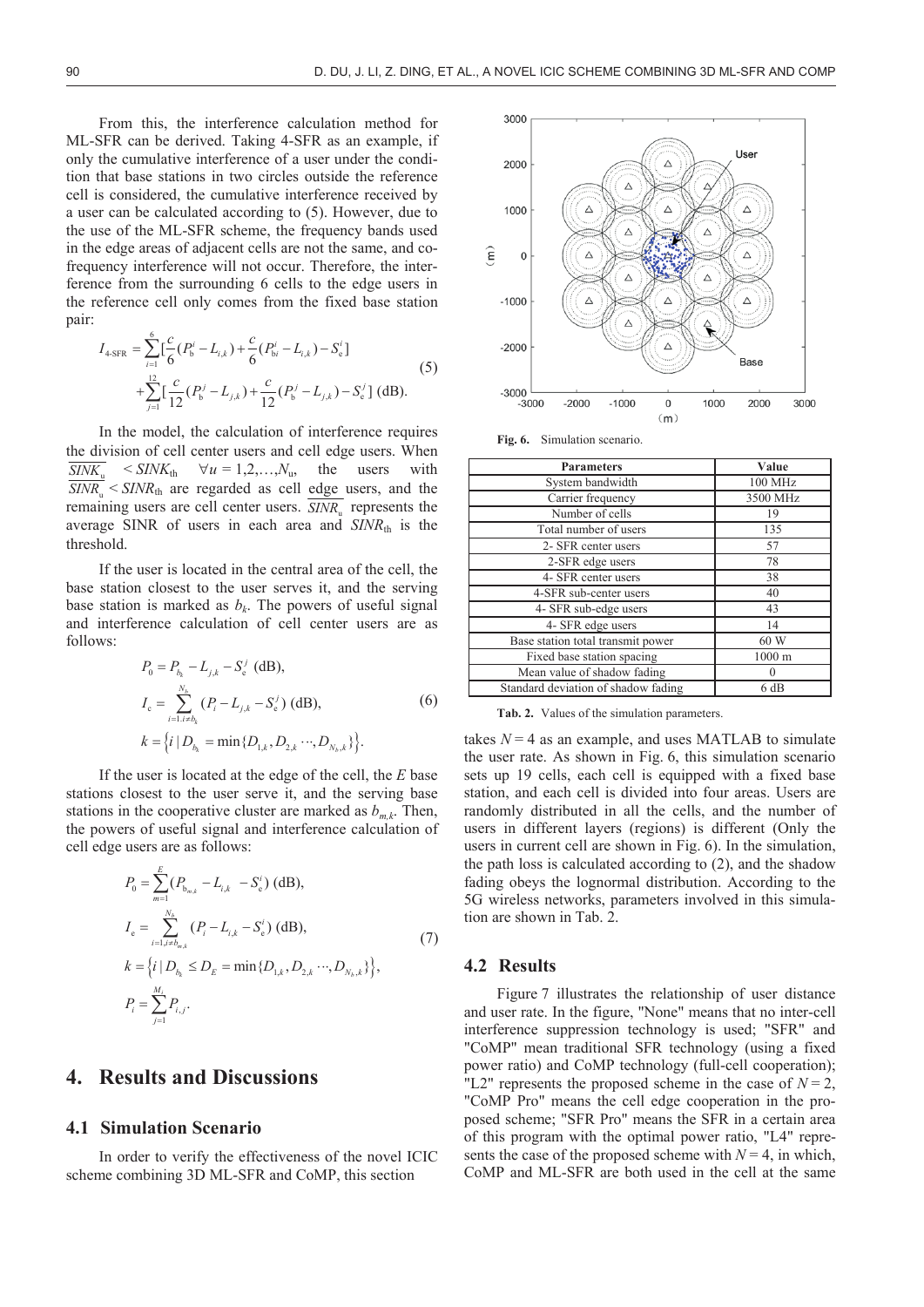time. It can be seen intuitively from Fig. 7 that as the distance between the user and the base station increases, the user's rate becomes lower and lower. In the case of using 4-SFR combined with CoMP technology, the rate is improved compared with not using or using only one technology, especially after 400 m from the base station, the user rate is very low, because the base station is far away. The use of 4-SFR combined with CoMP technology can effectively improve the rate of edge users.

Figure 8 illustrates the number of users and the cumulative rate of users. It can be seen from Fig. 8 that as the number of users increases, the cumulative rate of users also increases. After using anti-interference technology, the cumulative rate of cell users is significantly improved. Since the number of users in the figure is accumulated from the cell edge users, it can be seen that the 4-SFR combined with CoMP technology is used at the cell edge, the user accumulation rate is the highest, followed by the enhanced CoMP type.

Figure 9 illustrates the average rate of the edge users. The use of traditional SFR and CoMP technologies improves the edge user rate by 22.26% and 18.97%, respectively. The enhanced SFR and CoMP technologies under the optimal power ratio improve the edge user rate by 27.25% and 67.96%, respectively. The CoMP technology has better performance in improving the rate of cell edge users. L4 is the new scheme that combines ML-SFR and CoMP technology, which improves the rate of cell edge



**Fig. 7.** Relationship of user distance and user rate.



**Fig. 8.** Relationship between user number and user rate.



**Fig. 9.** Average rate of the edge users.



**Fig. 10.** Average rate of all the users.

users the best (71.47%). Therefore, the effectiveness of the novel ICIC scheme in this paper is verified. In addition, in the case of the single traditional technology and the single enhanced technology, the SFR and CoMP technologies are different in improving the average rate of the cell edge users. The traditional SFR technology orthogonalizes the adjacent cell edge frequencies, thus reducing the co-frequency interference at the cell edge. The CoMP technology puts edge users on the same frequency of several base stations, and several base stations serve the same edge users at the same time. At this time, the edge users are far away from the base station and the path loss is serious. CoMP pro with edge cooperation improves the average rate of cell edge users more significantly than SFR Pro under the optimal power ratio. The reason is that when CoMP pro is used, the average SINR of the edge users is greater than the threshold, and all the three nearest base stations serve the edge users, which can effectively increase the received power of edge users.

Figure 10 illustrates the average rate of all the users. As shown in Fig. 10, the average rate of all the users are improved by 12.99%, 17.74%, 13.51% and 25.68% by CoMP, SFR Pro, CoMP Pro and L4, respectively. The average rate of all the users is improved the most by the scheme proposed in this paper. Although the edge user rate increases, the traditional SFR does not improve the average rate of all the users. This is because the use of traditional SFR technology has a fixed division of the entire spectrum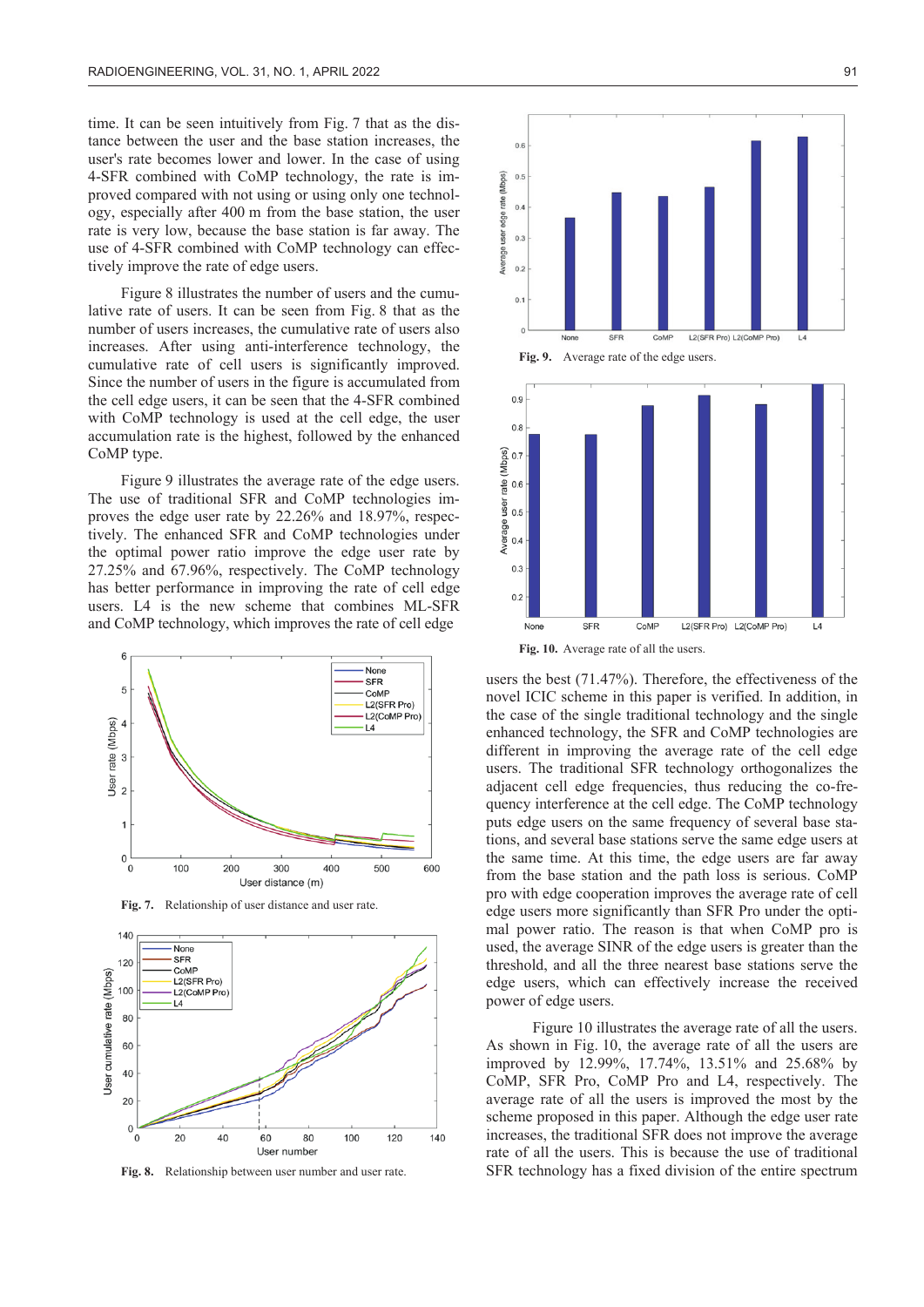resources, and one-third of the spectrum resources are used for edge users, but the edge users are not one-third of all the users. CoMP utilizes the coordinated transmission of neighboring cells, and the surrounding fixed base stations can convert interference signals into useful signals. In this way, the interference of the cell edge will be reduced. Therefore, the performance of CoMP is better than SFR. However, SFR pro can significantly improve the average rate of all the users better than CoMP Pro. This is because the frequencies of adjacent cells using SFR Pro are orthogonal to each other, and base stations have the optimal power ratio. For SFR Pro, low power can be allocated to the sub-bands, and high power can be allocated to the main frequency band. For CoMP Pro, the interference of the cell edge can be reduced through coordinated transmission among base stations, but interference of the central users cannot be reduced. As shown in Fig. 10, the novel ICIC scheme (L4) combining 3D ML-SFR and CoMP is best. On the one hand, it improves the edge user rate through cooperation among base stations. On the other hand, it uses ML-SFR to reasonably divide spectrum resources to improve the utilization of spectrum.

## **5. Conclusion**

The 5G wireless networks are inter-cell interferencelimited due to their dense, heterogeneous and irregular network architectures. A novel ICIC scheme combining 3D ML-SFR and CoMP is proposed. On the one hand, it improves the edge user rate through cooperation among base stations. On the other hand, it uses ML-SFR to reasonably divide spectrum resources to improve the utilization of spectrum. Based on the scheme, a model of ML-SFR and CoMP is built for different scenarios, and the interference calculations are given. Simulation results show that the proposed scheme is superior to the traditional anti-interference technology in suppressing inter-cell interference. The scheme can improve the average transmission rate of the edge users and all the users by 71.47% and 25.68%, respectively.

## **Acknowledgments**

This work was sponsored by the Natural Science Foundation of Chongqing, China (No. cstc2019jcyjmsxmX0821), Science and Technology Research Program of Chongqing Municipal Education Commission (Grant No. KJQN201901418), Guangxi Key Laboratory of Trusted Software (No. kx202015), Science and Technology Research Program of Chongqing Municipal Education Commission (Grant No. KJQN202001421).

# **References**

[1] 3GPP TR 25.814 V7.1.0. *Technical Specification Group Radio Access Network; Physical Layer Aspects for Evolved Universal* 

*Terrestrial Radio Access (UTRA).* [Online] Cited Sept, 2006. Available at: http://www.3gpp.org/

- [2] LI, Q., WANG, Z., MA, F. Inter-cell interference coordination research for LTE. In *Proceedings of 2011 4th IEEE International Symposium on Microwave, Antenna, Propagation and EMC Technologies for Wireless Communications*. Beijing (China), 2011, p. 695–700. DOI: 10.1109/MAPE.2011.6156202
- [3] YANG, S., KIM, K., AHN, H., et al. A novel method for inter-cell interference cancelation in cellular networks. In *Proceedings of 2016 International Symposium on Antennas and Propagation (ISAP).* Okinawa (Japan), 2016, p. 598–599. ISBN: 978-1-4673- 7960-1
- [4] LING, B., DONG, C., DAI, J., et al. Multiple decision aided successive interference cancellation receiver for NOMA systems. *IEEE Wireless Communications Letters*, 2017, vol. 6, no. 4, p. 498–501. DOI: 10.1109/LWC.2017.2708117
- [5] WANG, G., ZHAO, Z., XU T. A joint interference cancellation method for non-orthogonal multiple access uplink signals. In *Proceedings of 2018 14th IEEE International Conference on Signal Processing (ICSP)*. Beijing (China), 2018, p. 694–697. DOI: 10.1109/ICSP.2018.8652500
- [6] HE, J., TANG, Z., DING, Z. Successive interference cancellation and fractional frequency reuse for LTE uplink communications. *IEEE Transactions on Vehicular Technology*, 2018, vol. 67, no. 11, p. 10528–10542. DOI: 10.1109/TVT.2018.2865814
- [7] KILZI, A., FARAH, J., ABDEL NOUR, C., et al. Mutual successive interference cancellation strategies in NOMA for enhancing the spectral efficiency of CoMP systems. *IEEE Transactions on Communications,* 2020, vol. 68, no. 2, p. 1213–1226. DOI: 10.1109/TCOMM.2019.2945781
- [8] PENG, M., WANG, C., LI, J., et al. Recent advances in underlay heterogeneous networks: Interference control, resource allocation, and self-organization. *IEEE Communications Surveys and Tutorials*, 2015, vol. 17, no. 2, p. 700–729. DOI: 10.1109/COMST.2015.2416772
- [9] EGUIZÁBAL, M., HERNÁNDEZ, Á. SFR-based vs. FFR-based inter-cell interference coordination for in band relay LTE-A networks. In *Proceedings of* 2*014 6th International Congress on Ultra Modern Telecommunications and Control Systems and Workshops (ICUMT)*. St. Peterburg (Russia), 2014, p. 41–47. DOI: 10.1109/ICUMT.2014.7002076
- [10] WEI, H., DENG, N., HAENGGI, M. Inter-cell interference coordination in millimeter-wave cellular networks. In *Proceedings of 2019 IEEE Global Communications Conference (GLOBECOM).* Waikoloa (HI, USA), 2019, p. 1–6. DOI: 10.1109/GLOBECOM38437.2019.9013992
- [11] ISKANDAR, NURAINI, H. Inter-cell interference coordination with soft frequency reuse method for LTE network. In *Proceedings of 2016 2nd International Conference on Wireless and Telematics (ICWT).* Yogyakarta (Indonesia), 2016, p. 57–61. DOI: 10.1109/ICWT.2016.7870852
- [12] KOSTA, C., HUNT, B., QUDDUS, A. U., et al. On interference avoidance through inter-cell interference coordination (ICIC) based on OFDMA mobile systems. *IEEE Communications Surveys and Tutorials*, 2013, vol. 15, no. 3, p. 973–995. DOI: 10.1109/SURV.2012.121112.00037
- [13] HAMZA, A. S., KHALIFA, S. S., HAMZA, H. S., et al. A survey on inter-cell interference coordination techniques in OFDMAbased cellular networks. *IEEE Communications Surveys and Tutorials*, 2013, vol. 15, no. 4, p. 1642–1670. DOI: 10.1109/SURV.2013.013013.00028
- [14] GHAFFAR, R., KNOPP, R. Fractional frequency reuse and interference suppression for OFDMA networks. In *Proceedings of 8th International Symposium on Modeling and Optimization in Mobile, Ad Hoc and Wireless Networks (WiOpt)*. Avignon (France), 2010, p. 273–277. ISBN: 9781424475230